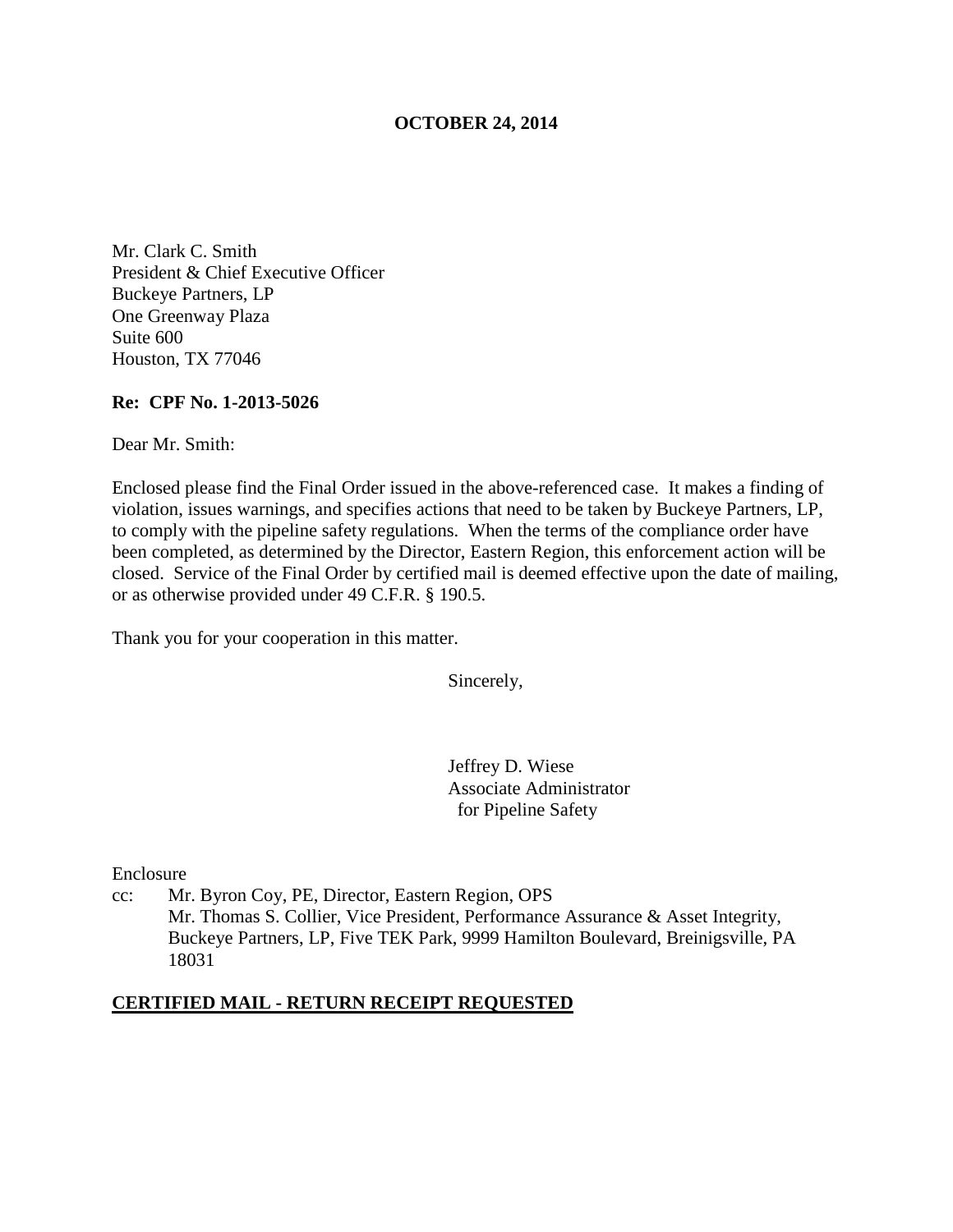## **U.S. DEPARTMENT OF TRANSPORTATION PIPELINE AND HAZARDOUS MATERIALS SAFETY ADMINISTRATION OFFICE OF PIPELINE SAFETY WASHINGTON, D.C. 20590**

**In the Matter of )** 

**Buckeye Partners, LP,**  (2013-5026)

**\_\_\_\_\_\_\_\_\_\_\_\_\_\_\_\_\_\_\_\_\_\_\_\_\_\_\_\_\_\_\_\_\_\_\_\_ )** 

 **)** 

 **)** 

**\_\_\_\_\_\_\_\_\_\_\_\_\_\_\_\_\_\_\_\_\_\_\_\_\_\_\_\_\_\_\_\_\_\_\_\_)** 

**Respondent. )** 

## **FINAL ORDER**

From July 30, 2012 through August 3, 2012, pursuant to 49 U.S.C. § 60117, a representative of the Pipeline and Hazardous Materials Safety Administration (PHMSA), Office of Pipeline Safety (OPS), conducted an on-site pipeline safety inspection of the facilities and records of Buckeye Partners, LP (Buckeye or Respondent) in the Portland, Maine area. Buckeye operates approximately 6,164 miles of pipelines in the Eastern and Midwestern U.S.<sup>1</sup>

As a result of the inspection, the Director, Eastern Region, OPS (Director), issued to Respondent, by letter dated November 19, 2013, a Notice of Probable Violation and Proposed Compliance Order (Notice), which also included warning items pursuant to 49 C.F.R. § 190.205. In accordance with 49 C.F.R. § 190.207, the Notice proposed finding that Buckeye had violated 49 C.F.R. § 195.575(c) and proposed ordering Respondent to take certain measures to correct the alleged violation. The warning items required no further action, but warned the operator to correct the probable violation or face possible enforcement action.

Buckeye responded to the Notice by letter dated December 17, 2013 (Response). The company did not contest the allegations of violation but provided information concerning the corrective actions it had taken. Respondent did not request a hearing and therefore has waived its right to one.

# **FINDING OF VIOLATION**

In its Response, Buckeye did not contest the allegation in the Notice that it violated 49 C.F.R. Part 195, as follows:

 $\overline{a}$ 1 *See* Pipeline Safety Violation Report, (Nov. 19, 2013) (on file with PHMSA), at 1.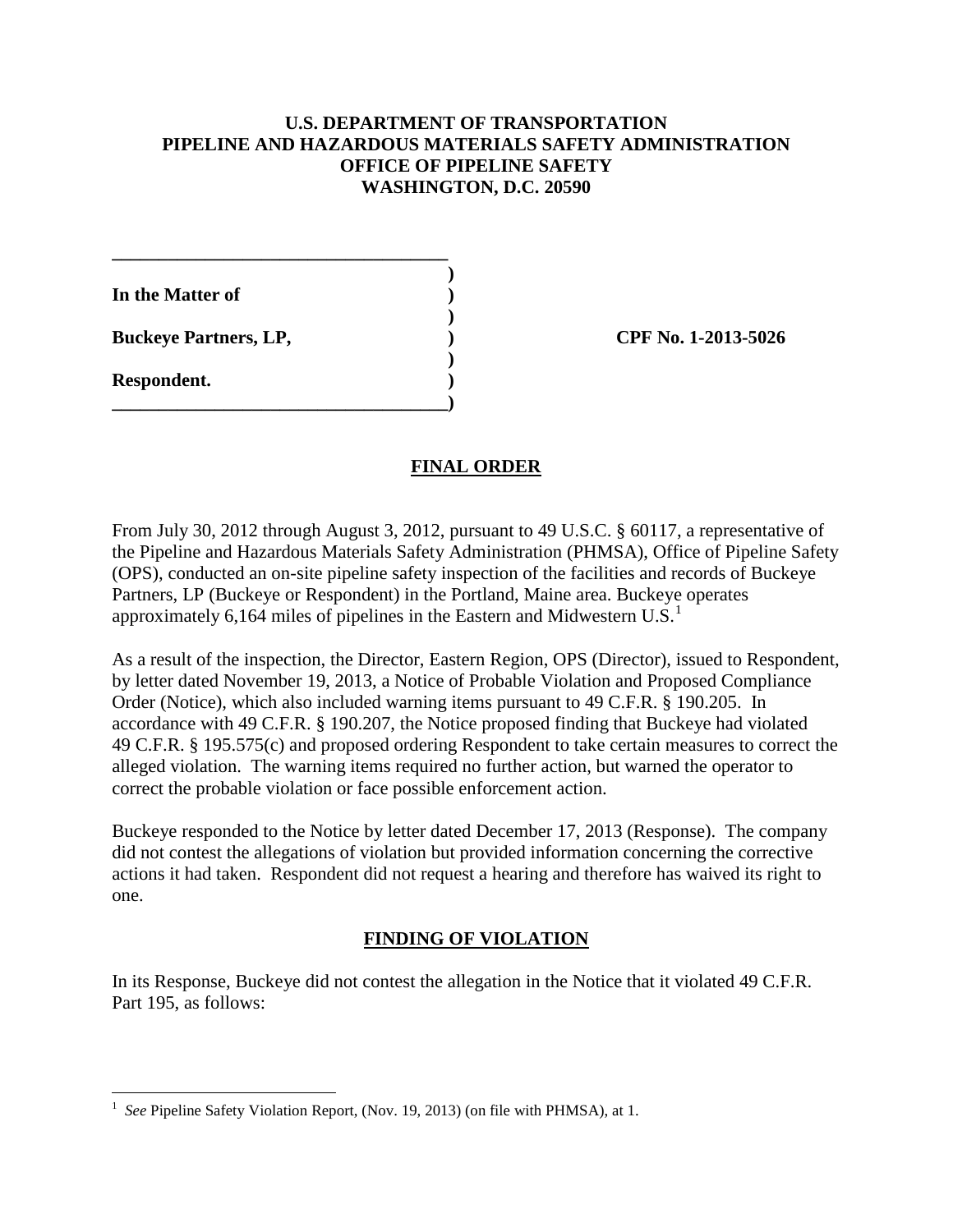**Item 1:** The Notice alleged that Respondent violated 49 C.F.R. § 195.575(c), which states:

## **§ 195.575 Which facilities must I electrically isolate and what inspections, tests, and safeguards are required?**

 $(a)$ …

(c) You must inspect and electrically test each electrical isolation to assure the isolation is adequate.

The Notice alleged that Respondent violated 49 C.F.R. § 195.575(c) by failing to demonstrate through inspection and electrical tests that electrical isolation is adequate. Specifically, the Notice alleged that at the time of the inspection, Buckeye's records indicated that there were 97 cased crossings in the South Portland area without test leads installed. In its Response, Buckeye stated that it believed it was responding in a reasonable manner to correct the lack of monitoring facilities on this system but did not contest this allegation of violation. Accordingly, based upon a review of all of the evidence, I find that Respondent violated 49 C.F.R. § 195.575(c) by failing to demonstrate through inspection and electrical tests that electrical isolation is adequate.

This finding of violation will be considered a prior offense in any subsequent enforcement action taken against Respondent.

### **COMPLIANCE ORDER**

The Notice proposed a compliance order with respect to Item 1 in the Notice for violation of 49 C.F.R. § 195.575(c). Under 49 U.S.C. § 60118(a), each person who engages in the transportation of hazardous liquids or who owns or operates a pipeline facility is required to comply with the applicable safety standards established under Chapter 601. Pursuant to the authority of 49 U.S.C. § 60118(b) and 49 C.F.R. § 190.217, Respondent is ordered to take the following actions to ensure compliance with the pipeline safety regulations applicable to its operations:

> 1. With respect to the violation of § 195.575(c) (**Item 1**), Respondent must install test leads at all of the predetermined cased crossing locations listed on its spreadsheet entitled *So. Portland List of Pipeline Road Casings 8/10/2012*.

2. Respondent must submit records or documentation that demonstrates completion of the above item within 60 days of receipt of this Order to Byron Coy, Director, Eastern Region, U.S. Department of Transportation, 820 Bear Tavern Road, Suite 103, West Trenton, NJ 08628.

3. It is requested (not mandated) that Respondent maintain documentation of the safety improvement costs associated with fulfilling this compliance order and submit the total to the Director. It is requested that these costs be reported in two categories: (1) total cost associated with preparation/revision of plans, procedures, studies, and analyses; and (2) total costs associated with replacements, additions, or other changes to physical pipeline facilities.